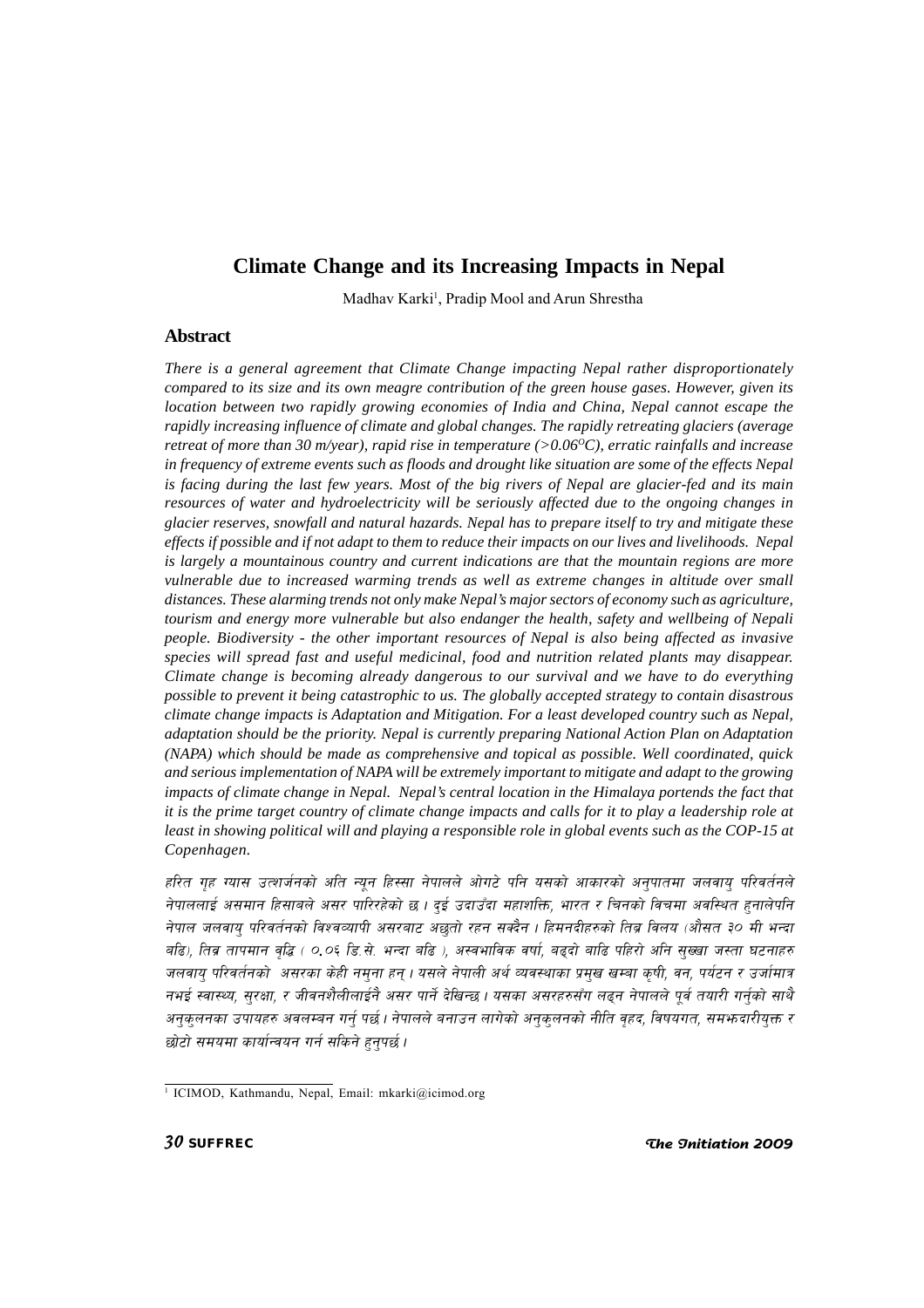#### **Basic facts**

Climate change is fast becoming a major issue of concern to both Nepal and Nepalese people. If the average annual temperatures increases as per the current annual rate of 0.06 OC all aspects of our life and livelihood will be affected. Climate change is already threatening Nepal's food security, human habitats, water resources and tourism sectors seriously. Nepal and the entire greater Himalaya region will be facing multiple challenges due to climate change. Mountain landscape including our Himalayan glaciers – the central part of the water towers of South Asia - agriculture, health, forests and pastures are already showing indications of climate change impacts. If we add increasing fuel and food crisis to the climate change related problems, Nepal's national agenda such as poverty reduction, water management, and human safety and security will face unimaginable challenges and Nepal will further get exposed to increasing natural and human made disasters.

The mountain regions are more vulnerable because it has been seen that both the warming trends as well as the impacts are magnified due to the extreme changes in altitude over small distances. Majority of Nepalese people's source of livelihood is agriculture which relies strongly on the monsoon systems and indications are strong that the monsoon pattern especially rainfall timing, frequency, duration and intensity all may be altered due to climate change. Traditionally, people have been adapting to small changes in weather patterns and climatic variations but as these changes intensify peoples' ability to adapt will be challenged and they simply may resort to coping.

## **Climate change indications in the Hindu Kush-Himalayas**

The recorded rates of warming in the Himalaya are significantly higher than the global average. Within the region, the rates in the western Himalayas, eastern Himalayas, and the plains of the Ganges basin over the last 25 years are lower (0.01-0.03°C per yr), and those for the Nepal Himalayas and the Tibetan Plateau (based on limited station data), appear to be considerably higher (0.04 to 0.09°C per yr and 0.03-0.07°C per yr respectively). The measurements in Nepal and Tibet also indicate that warming is occurring at much higher rates in the high altitude regions than in the low altitude areas; the vast low elevation areas of India do not show any significant signs of warming.

The monsoon rainfall in Nepal like in other South Asian country is to a large scale correlated with regional climatologically phenomenon but as yet the total rainfall has not shown any decreasing or increasing trends due to climate change. However, there are signs of changes in the dates of onset and retreat of the monsoon as well as the number and frequency of extreme precipitation events, although more analysis is still needed to confirm this. For the past two years, we have noticed the intermittent drought like situation during the monsoon season.

#### The Initiation 2009 **SUFFREC** 31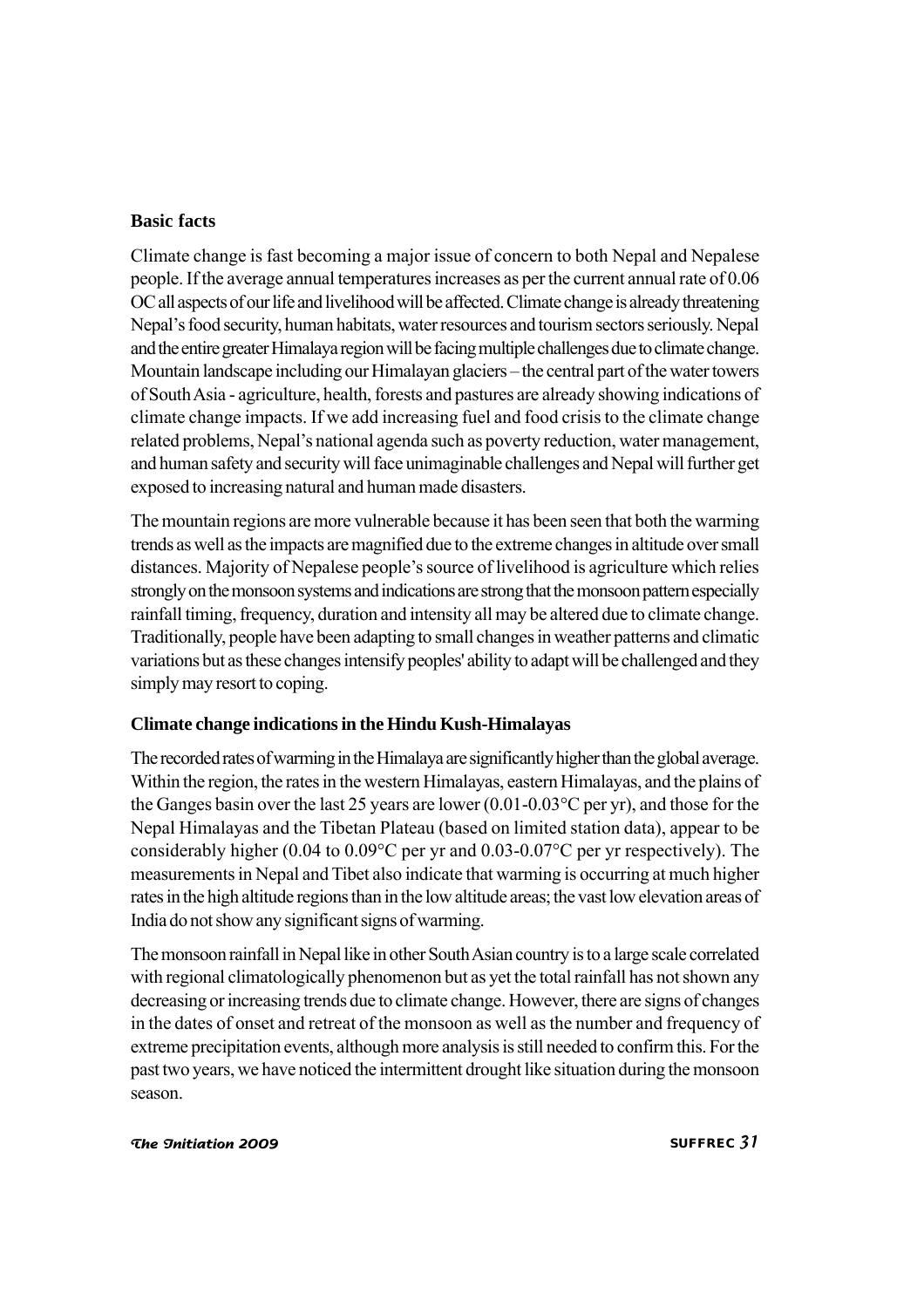Analysis and predictions of climate change in Nepal are still based on literature review and some scattered information. There is still no plan in place to collect long-term high quality data to carry out reliable analysis and predictions. The topography is also very challenging in case of Nepal; the extreme changes in height over short distances (from about 65 meter to 8848 m within 120 km span) can lead to extreme changes in rainfall amounts and other climate-related events over a small area. This extreme topography presents a challenge both for measuring actual rainfall and for assessing other climate factors, especially as weather monitoring stations are few and far between. Similarly, it is still difficult to develop models that take into account the influence of the local topography on the climate. Some researchers are projecting that all areas of South Asia will warm by at least 1°C by the end of the century; in the Punjab area, a large part of Afghanistan, Badakshan, the western Nepal Himalayas, Himachal Pradesh, and the northern Tibetan Plateau, warming could be as high as 3.5-4°C. The rate of warming is likely to increase with increasing altitude, at least in Bhutan, Nepal, and Himachal Pradesh.

Himalayan mountains thus also play a special role in understanding climate change. One of them is through study of glaciers. As the glaciers are receding, there will be changes in the disaster risk to the people's lives and livelihoods in the region. Climate change is speeding up glacier melting, affecting the alpine pastures and the animals like Yak who are depending on them, and causing tree lines and other vegetation to advance upslope and decreasing summer or dry season water flows from glacier-fed rivers. The increase in glacier melting and resultant GLOF has already caused flash floods in Khumbu region (Figure 1).

#### **Implications of climate change**

#### *Less water*

One of the most visible impacts of climate change in the Himalayan region is the retreat of the glaciers, many at higher rates than seen in other mountain ranges. The permanent snowline



has moved significantly higher, although the observations are too few to be able to quantify the actual loss of snow cover in the region. But one thing is sure; continued deglaciation could have a profound impact on the water in the ten large river basins originating in the HKH

32 **SUFFREC** The Initiation 2009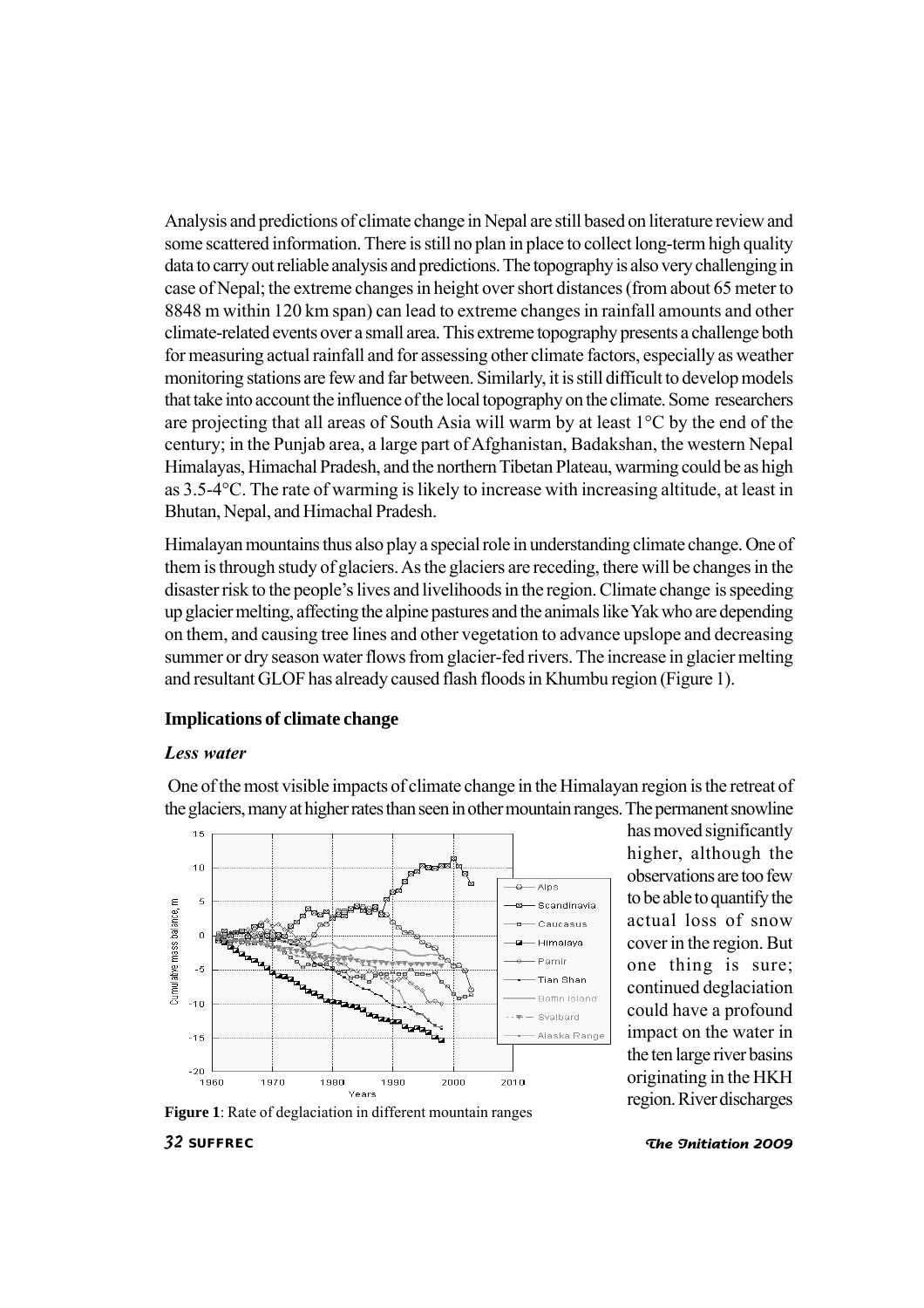are likely to increase for some time due to accelerated melting, but the flow is then likely to be lower as the storage capacity of the glaciers will go down. The effects are likely to be felt most severely in the arid parts of the region which are already very dry. The Figure 1 below indicates the highest rate of deglaciation in the Himalaya.

ICIMOD has studied the impact of projected climate change on the hydrological regime of some river basins, and shown a clear difference between the basins dominated by summer monsoon and those dominated by winter precipitation. These studies did not indicate that there would be a catastrophic scarcity of water, as commonly predicted, although uncertainties remain due to the coarseness of the models and lack of data for validation and calibration.

## *Glacial lake outburst floods*

Glacial lakes have formed in many places in the area left at the foot of retreating valley glaciers. An inventory compiled by ICIMOD identified 8790 glacial lakes within selected



**Figure 2**: Glacial lakes formed in different parts in Eastern Himalaya

parts of the Hindu Kush-Himalayas. Some 204 of the glacial lakes were considered to be potentially dangerous, that is liable to burst out leading to a glacial lake outburst flood (GLOF). There have been at least 35 GLOF events in Bhutan, China and Nepal during the 20<sup>th</sup> century. Figure 2 above shows the glacial lakes formed in different parts in Eastern Himalaya.

The Initiation 2009 **SUFFREC** 33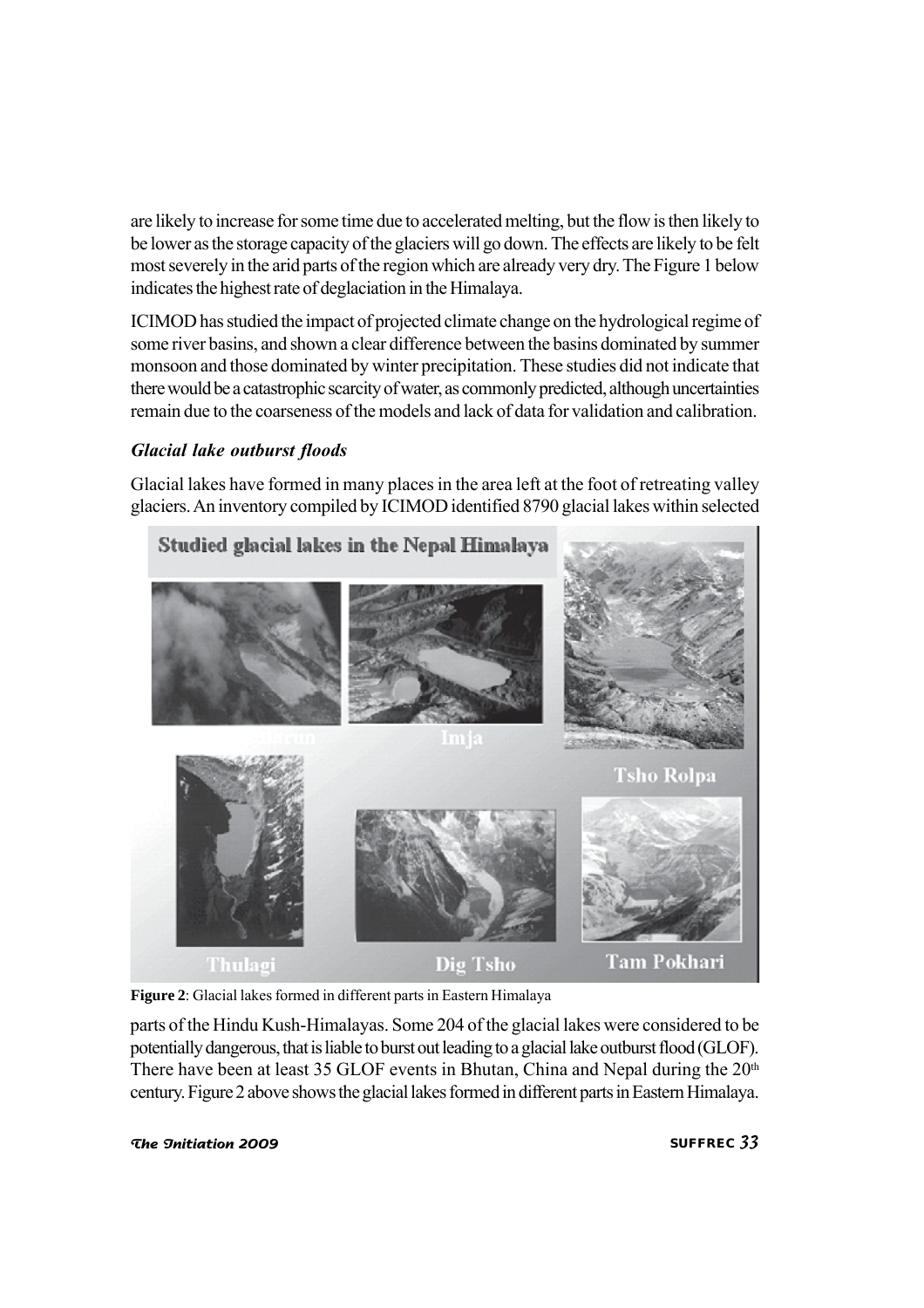## *Floods and drought*

Floods and droughts are likely to increase as a result of a number of factors. An increase in seasonal change is predicted with more precipitation during the wet season leading to increased flood risk, and potentially drier dry seasons with increased risk for drought. Changes in the monsoon regime might lead to an overall increase in precipitation in some areas, and a decrease in others. There are also likely to be more flash floods resulting from increased numbers and magnitude of extreme precipitation events, and there may be greater direct runoff and less delayed runoff as less precipitation falls as snow.

## *Ecosystem services*

Climate change is already affecting ecosystem services by affecting forest type and area, primary productivity, species populations and migration, the occurrence of pests and disease, and forest regeneration. The increase in greenhouse gases is also affecting species composition and changing the ecosystem structure, which in turn affects ecosystem function. The interaction between elevated  $\rm CO_2$  and climate change plays an important role in the overall response of net primary productivity. Climate change will have a profound effect on the future distribution, productivity, and ecological health of forests. There could be a significant reduction in alpine and cryospheric ecosystems and their services. A major expansion of the tropical zones would cover most of the middle mountains and inner valleys of the region, whereby the quality and quantity of ecosystem services are likely to change dramatically for the worse.

# *People's well-being*

Climate change can affect people's wellbeing in a variety of ways. It is likely to exacerbate the existing food insecurity and malnutrition. Vector-borne diseases such as malaria and dengue fever are likely to move to higher altitudes. Water-borne diseases are also likely to increase with the increasing water stress accompanied by the lack of safe drinking water and basic sanitation in the region. Deaths and morbidity associated with extreme and erratic weather are also likely to increase. Climate change will have differentiated impacts which could be more severe for women, and poor and marginalised groups.

## **Contribution of the HKH countries to global greenhouse gas emissions**

Six countries in the Hindu Kush-Himalayan region have prepared greenhouse gas inventories (Bangladesh, Bhutan, China, India, Nepal, and Pakistan). Together these countries emit approximately 17% of the total global greenhouse gas emissions which is low compared with their area and population. The average emissions from the HKH part of these countries is likely to be much lower than the country average as the mountain regions are sparsely populated and much less industrialised. There is a considerable disparity between the countries with China emitting 12% of the global total, India 4%, and Bhutan acting as a net sink. The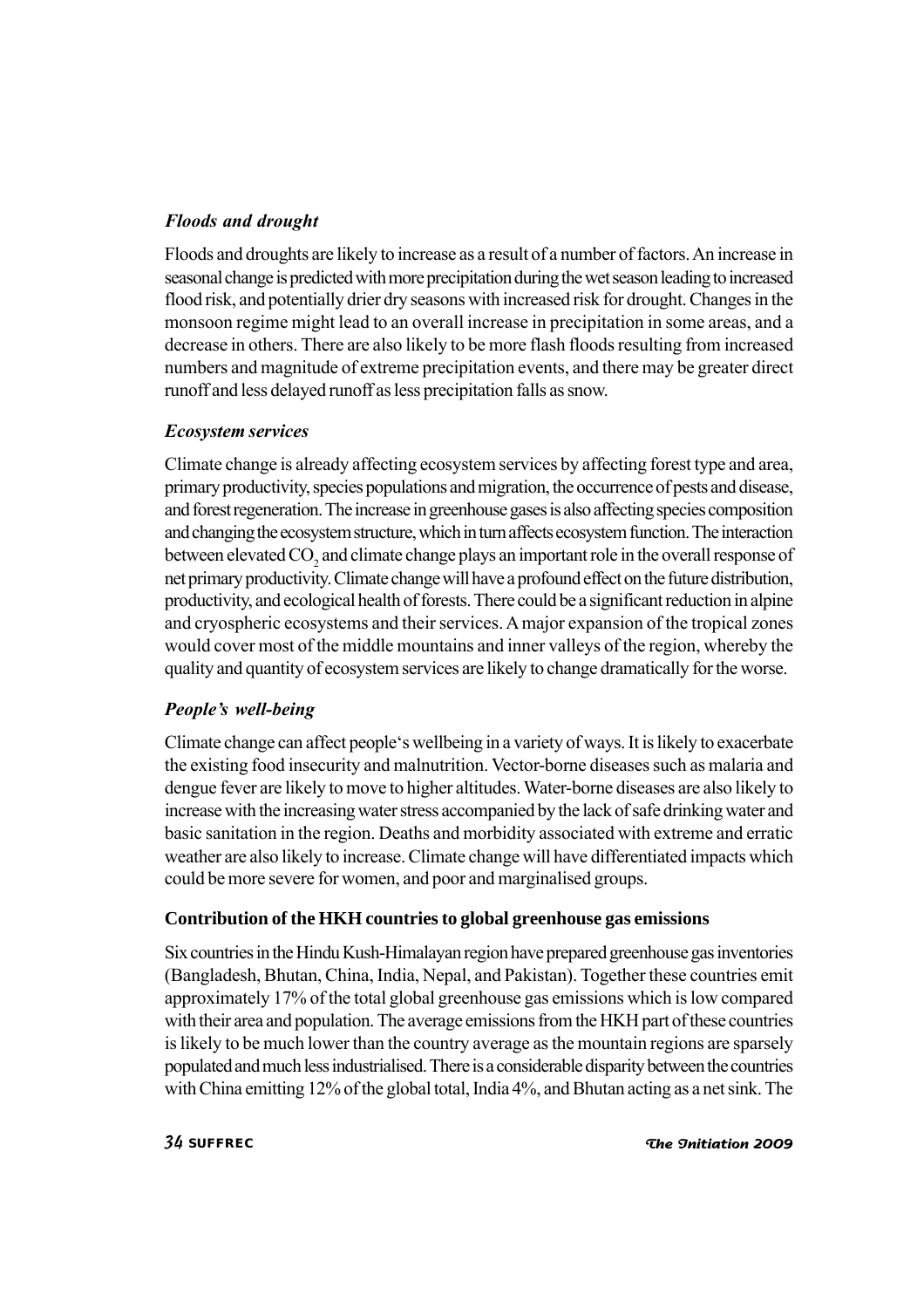emissions from these countries are expected to increase further with future economic growth (UNFCC). The relative values are approximate as the inventories refer to different years.

### **Climate change impact on the mountains**

Climate crisis is, therefore real and requires urgent attention through joint, concerted and immediate national and cross border efforts. Mountain environments, worldwide, are likely to be some of the most severely impacted ecosystems in the World from future climate change. The Himalayan alpine zone is particularly sensitive to changes in temperature and precipitation. Mountain areas are threatened by loss of natural habitat for our rich flora and fauna. Our mountain ecosystems and plants and animal species therein are predicted to slowly migrate and shift their distribution northward or upward in response to warming temperatures. Scientists are already noticing shifts in vegetation boundaries from various alpine areas in our mountain ecosystems. Mountains are naturally and physically vulnerable areas. Climate change, now recognized as the most critical global challenges of our times, has the potentials to convert these vulnerabilities and potential natural hazards into severe natural disasters like floods, crop failures and outbreak of pandemic diseases as has been already demonstrated in recent years: accelerated glacier melting, increased erosion of our thin soil cover and nutrients, slope instability, flash floods etc. In the long run, reduced water availability for drinking, irrigation and hydropower, species extinction and eventual extinction and the spread of vector-borne diseases are some of the effects, we are facing. Himalaya is a rich biodiversity hotspot with a number of endemic species of flora and fauna upon which livelihoods of millions of poor and vulnerable population depend. Climate change may affect the critical ecosystems services and environmental flow with potential adverse impacts on the livelihoods and well being of millions of people living not only in the core areas of Eastern Himalayan slopes but also in the downstream ecosystems.

#### **The role of adaptation in reducing climate change impacts**

The 4<sup>th</sup> report of the International Panel on Climate Change (IPCC) has characterised the HKH region as a data deficit or white spot due to its poor availability of data and information, lack of regional analysis, and poor information base on hydrological processes and meteorological systems. Based on the available trends and projections especially the increase in temperature, there is a general agreement on the possibility of serious impacts of climate change on Himalayan environment and water resources including the critical sources of peoples' livelihood. We in ICIMOD feel that academics, researchers, students, development workers, concerned citizens, national and regional policy makers and most importantly opinion makers on mountain development including ecosystem services including community leaders can raise public awareness and policy debate and identify gaps in information and knowledge so that we can develop the required information, knowledge and good practices and support the government run programs to mitigate and adapt to the impact of climate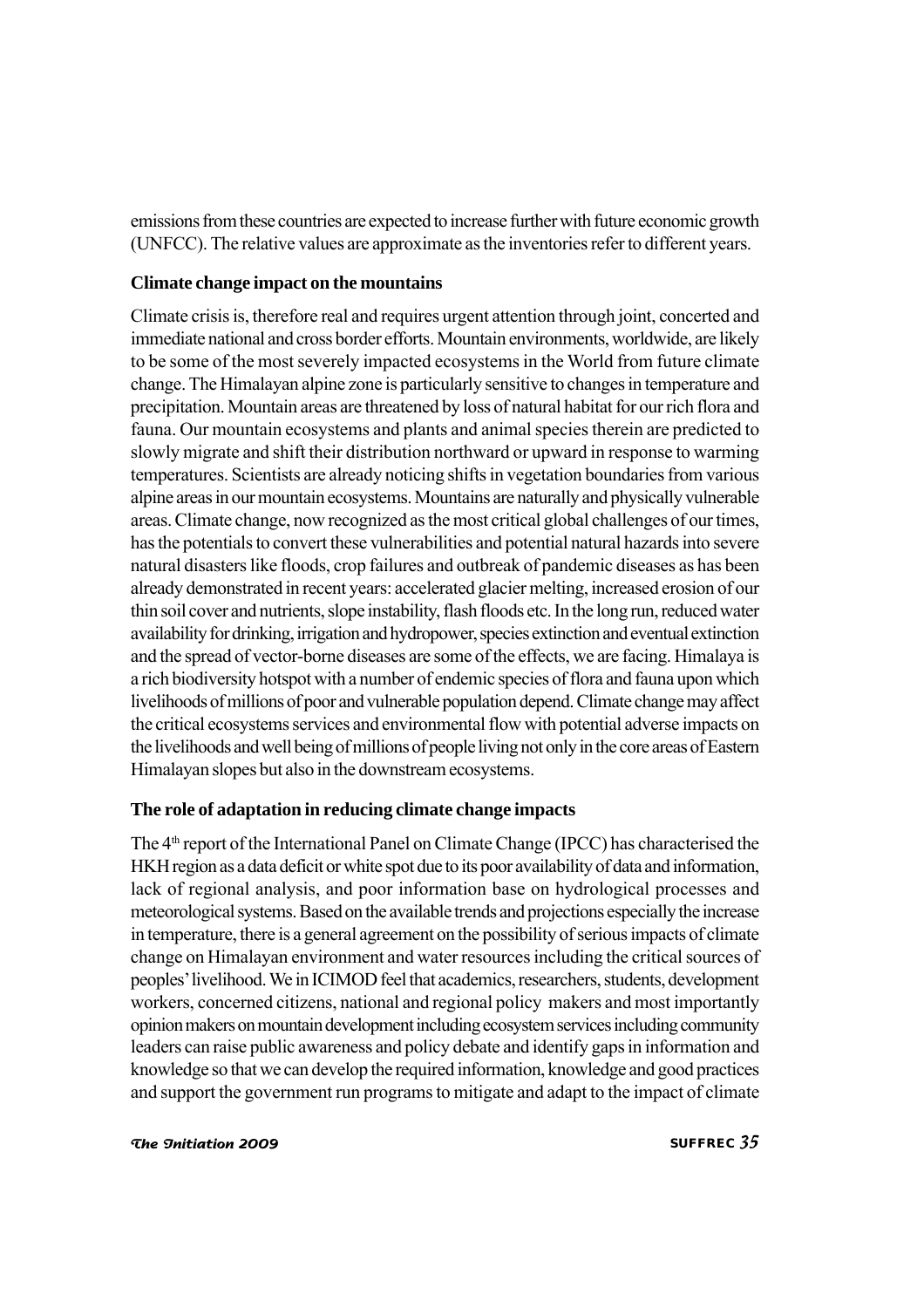change to the Nepalese people. The aim is to help our vulnerable communities like those who live in Everest region to have suitable coping strategies and become more resilient to climate change effects.

Climate change is becoming already dangerous to our survival and we have to do everything possible to prevent its catastrophic impacts. The globally accepted strategy to contain disastrous climate change impacts is Adaptation and Mitigation. For a least developed country such as Nepal, mitigation is not a priority. As per UNFCC agreement, Nepal is required to prepare National Action Plan on Adaptation or NAPA and the ongoing preparation and implementation of a comprehensive NAPA will be a good way forward for Nepal. Nepal's location in the central Himalaya which forms the catchments of the vast agriculturally and industrially important Indo-Gangetic plains make it both vulnerable and suitable to play a significant role in addressing the issues of climate change for the entire Indian sub continent. In the upcoming COP-15 in Copenhagen, Nepal can play a major role demonstrating its resolve to address climate change issues for regional and global benefits. Nepal's successful community forestry can provide opportunity for voluntary carbon finance through instruments such as REDD.

## **ICIMOD's work in climate change**

The International Centre for Integrated Mountain Development, ICIMOD, is a regional knowledge development and learning centre serving the eight regional member countries of the Hindu Kush-Himalayas – Afghanistan, Bangladesh, Bhutan, China, India, Myanmar, Nepal, and Pakistan – and based in Kathmandu, Nepal. Globalization and climate change have an increasing influence on the stability of fragile mountain ecosystems and the livelihoods of mountain people. ICIMOD aims to assist mountain people to understand these changes, adapt to them, and make the most of new opportunities, while addressing upstreamdownstream issues. We support regional transboundaryprogrammes through partnership with regional partner institutions, facilitate the exchange of experience, and serve as a regional knowledge hub.

ICIMOD carries out a wide range of activities related to climate change. ICIMOD is working towards generating regional baseline data, particularly on cryosphere and climate change, and developing mechanisms for sharing of data and information. The HKH region is considered as lacking the data needed to assess climate change and its impacts accurately. The problems relate both to lack of data and analyses, and to a lack of appropriate mechanisms for data and information sharing and dissemination (including, for example, lack of long-term data sets and problems with data quality). ICIMOD's focus is on developing baseline data and information and reducing gaps and uncertainties. Recently, ICIMOD has developed the concept of using a transect approach to focus efforts for long-term monitoring of climate change impacts.